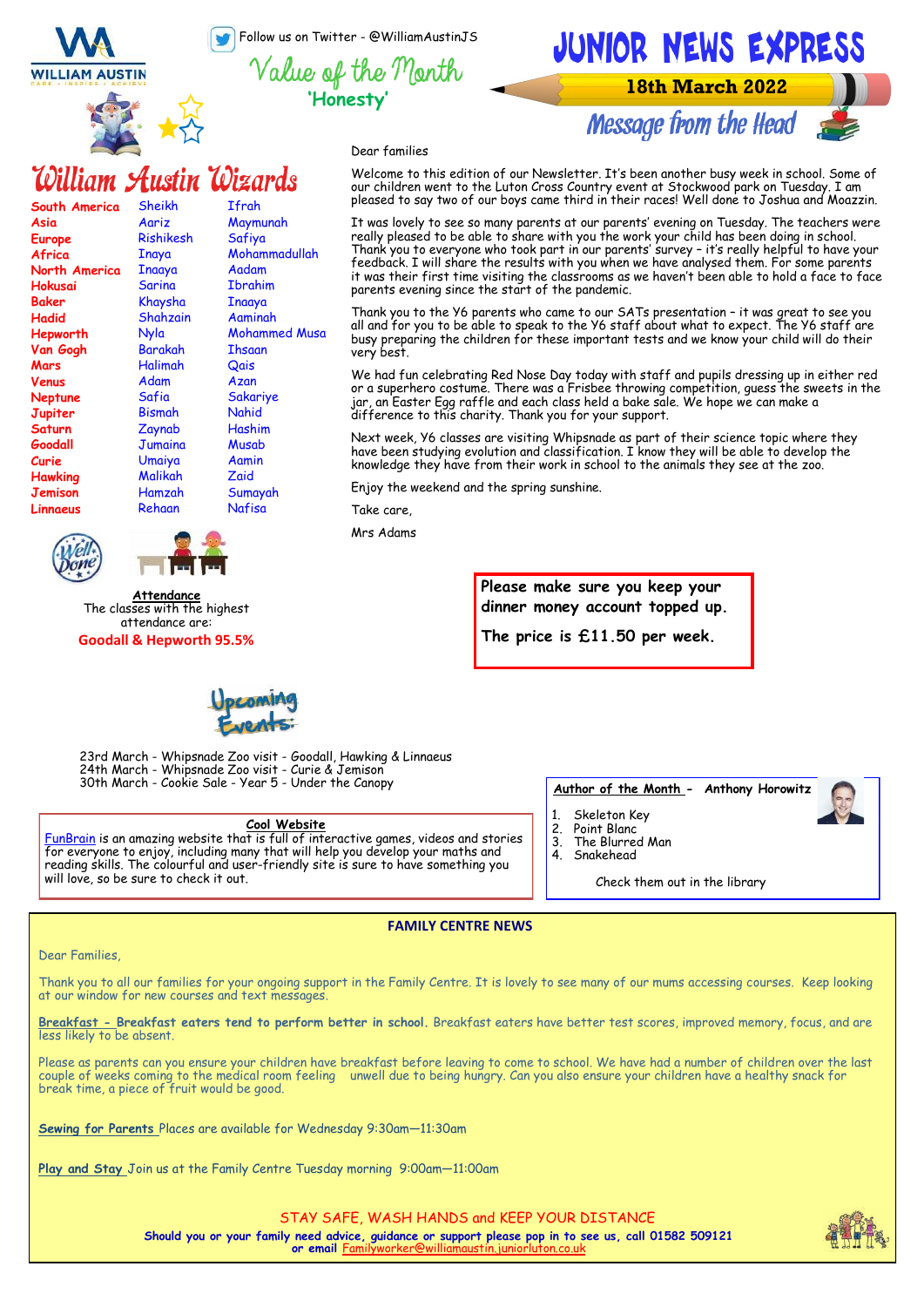# Take a look at this week's **WOW Work!**



*<u>Laskar</u>* 





*Tanzeela (Jupiter) Laraib (Curie)*

*Iman (Africa)*



*Khadijah (Baker)*

#### **WAJ Sport News Football team**

The year 6 Girls' football team reached the semi-final of the town wide competition. Some fantastic performances from our footballers en- route to facing the eventual winners. Well done to: Gurjot, Ayana & Hiba (Curie), Aroush (Hawking), Amaya (Jupiter), Laiba (Goodall) and Jumayna (Jemison). **Basketball** 

A team of five basketballers travelled the short distance to Luton Sixth form. Five matches were played. Our brilliant team won three, drew one and lost one! Well done to Musab, Arfeen, Yahya and Zaina (Goodall) and Ayana (Curie).

#### **Badminton**<br>After winning five group games the badminton team were eventually beaten in the semi- final by arch rivals, Hillborough Junior. Congratulations to: Joshua, Ayaan, Gurjot & Ayana (Curie), Moazzin, Yahya, Yusra, & Muskan (Goodall).

**Cross Country Relays**  Twelve children travelled to Stockwood Park to run in the annual event. The children were split into three teams of four with each student running 1200metres around the perimeter of the football pitches. A special mention to Moazzin and Joshua, both finishing third in their section of the race. Well done to: Musab, Moazzin & Zakariya (Goodall), Sami, Ihsan, Ayaan, Gurjot, & Joshua (Curie), Adyan, Aroush & Aaminah (Hawking) and Janat (Jemison).

#### **This Girl Can Festival**

Two festivals celebrating females in sport have recently taken place. Our school has some talented girls. On both days the girls' participated in: boxing, football, dance and basketball. As always, the girls' displayed great sportsmanship and fantastic determination. Well done to: Nazihah, Ayesha, Mahiba (Curie), Janat & Khadijah (Jemison), Mahnoor (Hawking) Aaizah & Zahra (Hepworth), Sana & Amirah (Van Gogh), Amaya & Aminah (Baker) and Siana & Haram (Hokusai).

**If you do not already attend a sports club – give one a try !**













#### **Geography - Mrs Bano**

In geography at William Austin children are given the opportunity to understand and learn about different continents and cultures. In year 3, children are learning about Italy, in year 4, children are studying about the journey of chocolate and what fair trade is. In year 5 children are learning about Alaska including its landscape. Finally, in year 6 children are being taught all about different settlements.

#### **Year 3**

It has been a very exciting week in Year 3. During the night on Monday, a storm unicorn managed to find its way into Year 3. When the children arrived at school on Tuesday they discovered that it had made a bit of a mess of their classrooms, knocking things over and leaving glittery hoof prints everywhere. In English, the children are now finding out about what storm unicorns are, where they live and what they eat, so that they can write their own non-chronological reports about animals. In Maths, we have moved onto fractions and the children are doing well, learning how to identify the whole and make equal parts. Our Science work on magnets has continued with the children making their own compasses and learning about how the Earth's magnetic field makes a compass work. It was lovely to see so many parents at parent's evening and we thank you for you continued support with reading and learning times tables. *Miss Thingsaker & the Year 3 team*

**Year 4**

Children in Year 4 have enjoyed finishing writing up their class journey stories and now extremely excited to write up their own. In maths, children are now able to calculate fractions of amounts and find a quantity. We are excited to be moving on to learning about decimals. We have continued to learn about teeth in our science lessons and children have enjoyed an investigation about the erosion of teeth with different liquids. In our DT lessons, we are excited to make our own 3D lampshades. Thank you for your continued support. *Mr Patel and Year 4* 

**Year 5**

Year 5 have been working hard this week and have thoroughly enjoyed their Science workshops! Please do ask the children about their experiences. In English, we have begun our new unit of work – persuasive writing, we will be trying some of our persuasive techniques on you later so look out for those. We're also looking forward to baking and selling our cookies as part of our DT learning – no doubt, you won't need persuading! We're continuing our work on fractions and will be multiplying soon. Thank you for your continued support. *Mrs Hussain and the Year 5 Team.*

#### **Year 6**

Children in Year 6 were very surprised to hear that the prefects and senior prefects would be entrusted with the running of William Austin pending Mrs Adams' sizeable Lottery win. Children debated the pros and cons of this in their classes and are looking forward to crafting some fantastic discussion writing. In maths, children are now able to calculate the area of triangles and the volume of cuboids! We are excited to be moving on to learning about ratio. We have continued to classify in science and are observing, over time, the effect of microorganisms on bread. Our embroideries are well under way and children are enjoying showing off the range of stitches they have learnt. Thank you for your continued support. *Mr Gilligan and the Year 6 team*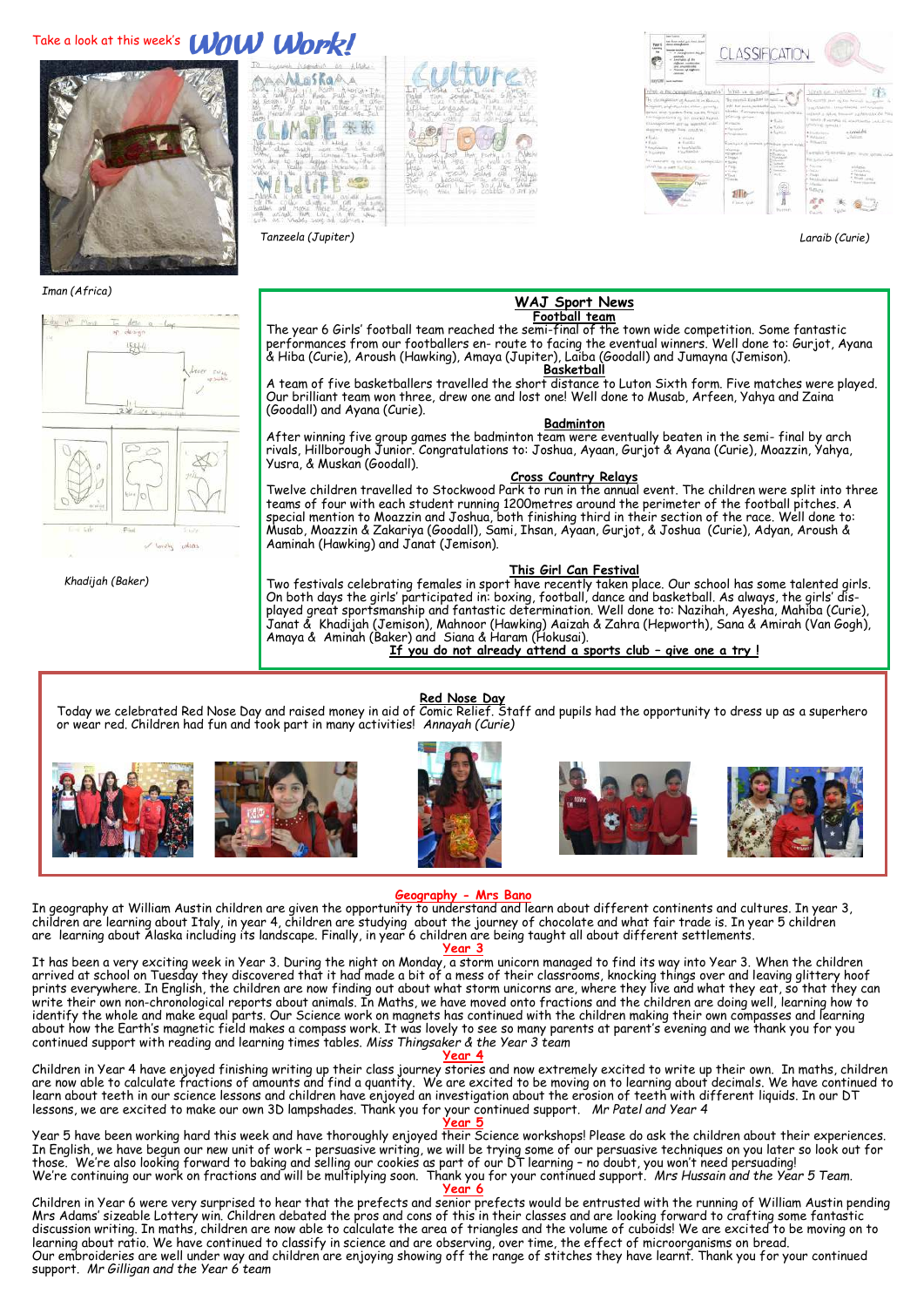